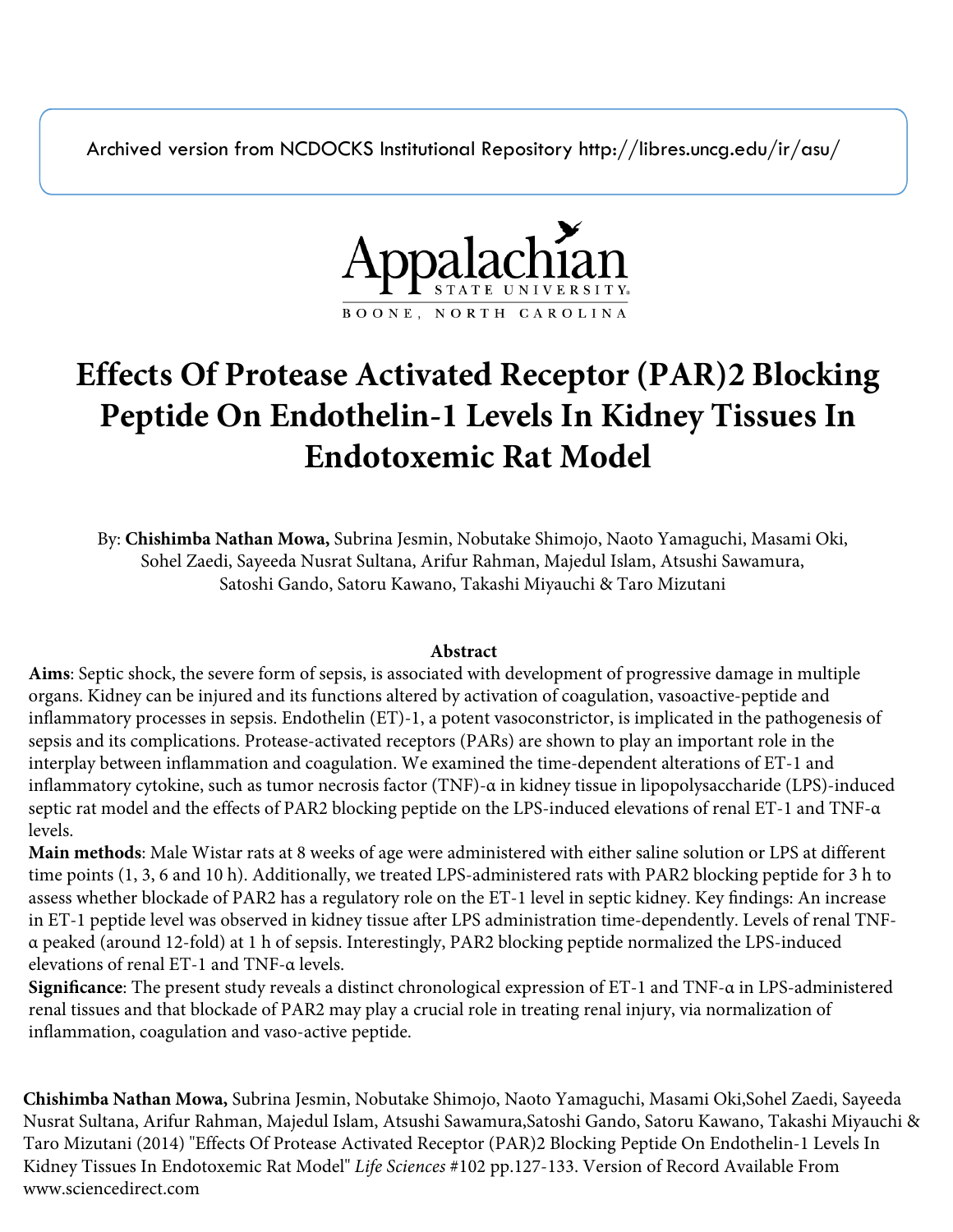#### Introduction

Septicemia and septic shock are still associated with high mortality, and current therapy is mostly supportive and largely ineffective (Mayeux, 1997). Some of the most common and serious complications associated with septicemia include, pulmonary, hepatic, and renal failures (Rackow and Astiz, 1991; Wardle, 1982), and the most common

etiological [agents](#page-6-0) are gram-negative bacteria. Lipopolysaccharide (LPS), a component of the gram-negative bacterial cell wall released during septicemia, is a [major](#page-6-0) cause of septic shock in humans (Mayeux, 1997) and has been implicated in the pathogenesis of acute and chronic renal disease. Although hypotension and reduced renal blood flow can contribute to renal failure, animal models show that LPS can cause renal injury even in the absence of significant falls in systemic blood pressure or renal blood flow [\(Millar](mailto:jsubrina@gmail.com) and Thie[mermann,](mailto:nokeshimojo@yahoo.co.jp) 1997). Admittedly, not all of the [pathophysi](mailto:yamaguchi@ipu.ac.jp)ological changes [associated](mailto:mowacn@appstate.edu) with sepsis and shock are a [direct](mailto:s1321258@u.tsukuba.ac.jp) consequence of [bacterial](mailto:zaedi0728@yahoo.com) products. Other factors may [include](mailto:rarif111@yahoo.com) infl[ammato](mailto:Gando@med.hokudai.ac.jp)ry me[diators,](mailto:majedul1987@yahoo.com) such as [cytokines](mailto:kawano_s@md.tsukuba.ac.jp) tumor necrosis factor- $\alpha$  (TNF- $\alpha$ ), [interle](mailto:t-miyauc@md.tsukuba.ac.jp)ukin-1 (IL-1), [platelet-activating](mailto:mizutani@md.tsukuba.ac.jp) factor (PAF), leukotrienes, thromboxane A2, and inducible nitric oxide synthase (iNOS).

Kidney dysfunction in LPS-induced sepsis is thought to be characterized by severe intra-renal vasoconstriction in the face of profound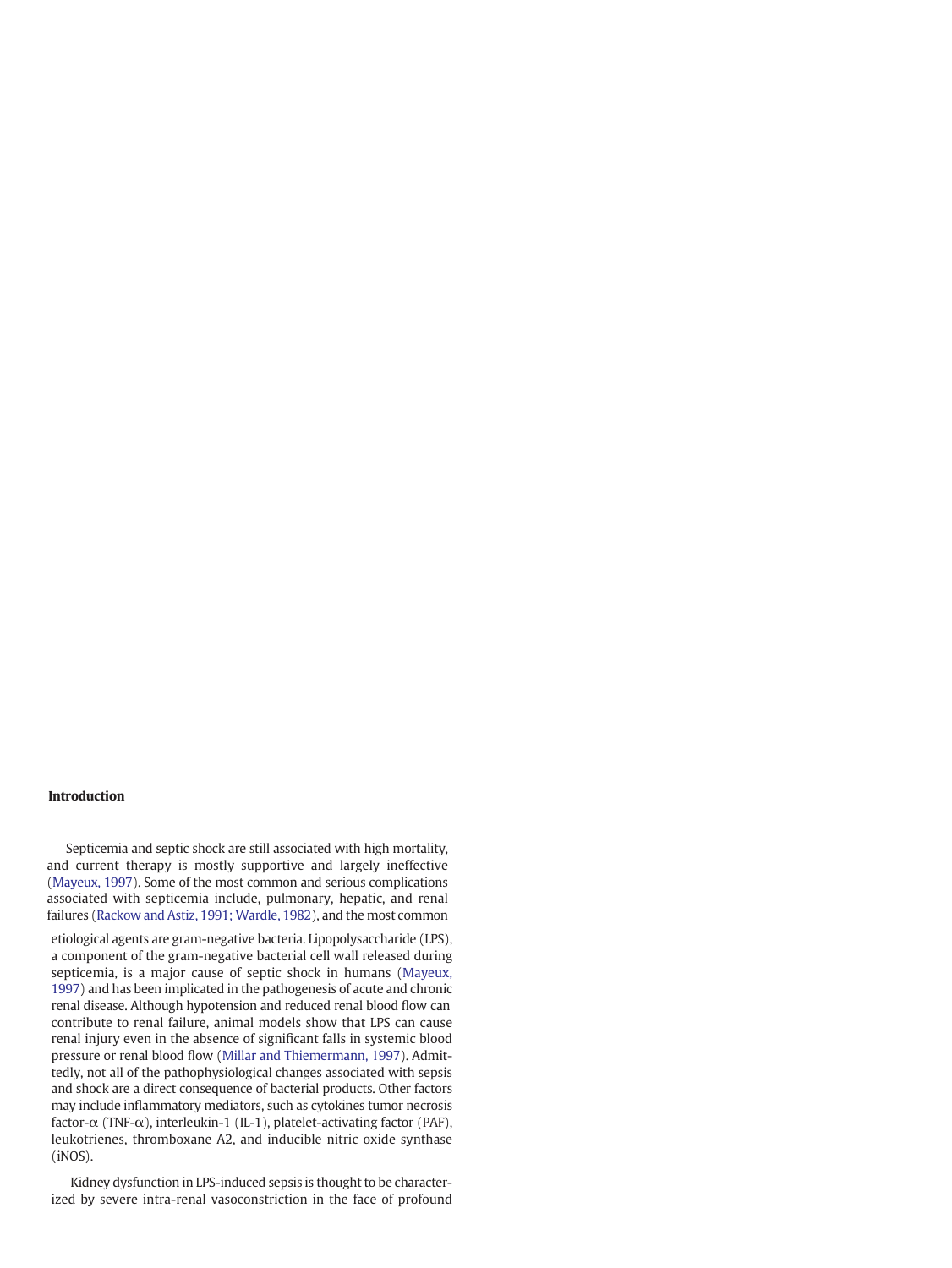vasodilation in the systemic circulation, based on the disruption of the overall balance between vasodilation and vasoconstriction in the kidney. Endothelin-1 (ET-1) is the most potent vasoconstrictor peptide known so far [\(Yanagisawa et al., 1988\)](#page-7-0) and LPS stimulates its synthesis and release in cultured endothelial cells [\(Marsden and Brenner, 1992;](#page-6-0) [Nakamura et al., 1991](#page-6-0)) and is also known to significantly elevate its plasma levels in experimental animals [\(Nakamura et al., 1991;](#page-6-0) [Pernow et al., 1990; Sugiura et al., 1989; Vemulapalli et al., 1991\)](#page-6-0) and patients with septic shock [\(Pittet et al., 1991; Takakuwa et al., 1994;](#page-6-0) [Voerman et al., 1992; Weitzberg et al., 1991](#page-6-0)). The possible involvement of the ET-1 system in human septic shock is further supported by a clear correlation between ET-1 plasma levels and morbidity and mortality of septic patients [\(Brauner et al., 2000; Hartemink et al., 2001\)](#page-6-0). However, it is still controversial whether elevated plasma ET-1 levels are markers of endothelial dysfunction/damage or mediators of the disease. Increased systemic and/or local production of ET-1 has been implicated in blood pressure elevation [\(Gardiner et al., 1995; Ruetten et al., 1996](#page-6-0)), mediation of renal vasoconstriction and failure [\(Pernow et al., 1990](#page-6-0)), and also in pulmonary and portal hypertension during endotoxic shock [\(Yamamoto et al., 1997](#page-7-0)). Clearly, ET-1 system is likely involved in renal complications during sepsis. Accordingly, recently we reported that ET-1 level in kidney tissue is increased time-dependently after LPS administration with a higher plasma ET-1 level ([Yamaguchi et al.,](#page-7-0) [2006\)](#page-7-0).

Protease-activated receptors (PARs), members of a recently described family of G-protein-coupled, seven-transmembrane-domain receptors, are activated through proteolytic cleavage of their N-terminal domain by proteinases, resulting in the generation of a new N-terminal "tethered ligand", which can auto activate the receptor function [\(Ossovskaya and Bunnett, 2004\)](#page-6-0). Four members of the PAR family have been cloned. PAR1, PAR3, and PAR4 can be activated by thrombin, and PAR2 can be activated by trypsin, mast cell tryptase, neutrophil proteinase 3, tissue factor/factor VIIa/factor Xa, and membranetethered serine proteinase-1 ([Lourbakos et al., 2001; Vergnolle et al.,](#page-6-0) [2001a](#page-6-0)). The involvement of PAR2 in inflammation is supported by several studies. Early studies reported that PAR2 expression was upregulated by inflammatory mediators such as TNF-α, IL-1 and LPS [\(Nystedt et al., 1996\)](#page-6-0). Moreover, a number of studies have demonstrated that activation of PAR2 can lead to blood vessel relaxation, hypotension, increased vascular permeability, granulocyte infiltration, leukocyte adhesion and margination, and pain ([Cocks and](#page-6-0) [Moffatt, 2000; Coughlin and Camerer, 2003; Vergnolle et al.,](#page-6-0) [2001b\)](#page-6-0) — all effects that encounter for the cardinal signs of inflammation. Recently, the role of PAR2 in the pathogenesis of sepsis has begun to be appreciated. A combination of thrombin inhibition and PAR2 deficiency reduced inflammation and mortality in a mouse model of endotoxemia [\(Pawlinski et al., 2004](#page-6-0)). We have also demonstrated that the blockade of PAR2 ameliorates liver injury via the normalization of the inflammation, coagulation and fibrinolytic pathways [\(Jesmin et al., 2006\)](#page-6-0).

In the kidney, PAR2 expression has been reported in collecting duct cells, mesangial cells, interstitial fibroblasts, vascular endothelial cells and proximal tubule cells [\(Coughlin, 2000; Vesey et al., 2007\)](#page-6-0). The present study intended to use a PAR2 blocking peptide to LPS-administered endotoxemic rats to investigate whether PAR2 blockade would have any role on the upregulated ET-1, TNF- $\alpha$  and iNOS levels in kidney tissues.

# Materials and methods

#### Animals and treatments

In the first series of our study, endotoxemia was induced by administering a single (2 ml) intra-peritoneal injection of LPS (in sterile saline solution) derived from Escherichia coli 055:B5 (15 mg/kg body weight) to adult male Wistar rats. The animals were killed in groups using pentobarbital (80 mg/kg body weight intraperitoneal [ip]) at different time points after LPS administration (1, 3, 6, and 10 h,  $n = 30$  rats/ group). The control group received an equal volume of sterile saline (2 ml/rat) containing no LPS. Whole kidney tissues were carefully harvested, immediately frozen in liquid nitrogen, and stored at  $-80$  °C. For the paraffin section preparations, after the kidney tissues were harvested, they were postfixed in 4% paraformaldehyde overnight and processed routinely for paraffin embedding. All experimental procedures in the present study were performed in accordance with the institutional guidelines of the University of Tsukuba Graduate School of Medicine Animal Care and Use Committee.

In the second part of the study, in order to investigate the specific role of PAR2 in the LPS-induced elevated ET-1 peptide level in the kidney, the PAR2 blocking peptide (BP) was used to treat the rats in addition to LPS. For this purpose, some rats were anesthetized with urethane (35% ethyl carbamate [Wako Pure Chemical Industries, Osaka,  $[apan] + 4\%$  alpha-chloralose  $[Wako]$  saline solution wt./vol., 0.4 to 0.8 g/kg, ip), and the left jugular vein was cannulated for drug administration. All drugs being tested were administered intravenously as a slow bolus injection. LPS (15 mg/kg, intravenous [iv]) was administered through the jugular vein for 3 h ( $n = 20$ ). Thirty minutes (min) before LPS administration, the PAR2 BP (sc-9278 P, Santa Cruz Biotechnology, Santa Cruz, CA) treated group was administered PAR2 BP intravenously as a slow bolus injection (100 μg/kg, 500 μl/kg PBS) and PAR2 BP was continuously infused (20 μ/kg/h, 100 μl PBS/h) through the jugular vein with a pump for 3 h ( $n = 20$ ). Non-treated rats were used as a control ( $n = 20$ ).

#### Measurements of hemodynamic and biochemical parameters

On the day of the experiment, the rats were anesthetized with pentobarbital sodium (40 mg/kg body weight ip) and a microtip pressure transducer catheter (SPC-320, Millar Instruments, Houston, TX, USA) was inserted into the left carotid artery. The arterial blood pressure and heart rate were monitored with a pressure transducer (model SCK-590, Gould, OH, USA) and recorded using a polygraph system (amplifier, AP-601G; Tachometer, AT-601G; thermal-pen recorder, WT-687G; Nihon Kohden, Tokyo, Japan). Thereafter, plasma and serum samples were prepared. In preparing the plasma samples, the proportion of blood to the sodium citrate dehydrate anticoagulant volume was 9:1. Serum creatinine levels and blood urea nitrogen (BUN) were measured using kits from Wako Pure Chemical Industries, LTD (Osaka, Japan).

# Histopathological examination

For the histopathological analysis, the tissue specimens were fixed in a 4% buffered formalin solution, dehydrated through an ethanol series, embedded in paraffin, and sliced into 5-μm-thick sections. After deparaffinization, the sections were stained with hematoxylin and eosin (HE) using the standard histological method.

#### TNF-α and iNOS immunoassays

TNF- $\alpha$  levels in the serum and kidney tissue specimens were detected using a rat TNF-α enzyme-linked immunosorbent assay (ELISA) kit (R and D Systems, Minneapolis, MN). This assay employs the quantitative sandwich enzyme immunoassay technique. A monoclonal antibody specific for rat TNF-α has been pre-coated onto a microplate. Standards, controls, and samples are pipetted into the wells and any rat TNF- $\alpha$ present is bound by the immobilized antibody. After washing away any unbound substances, an enzyme-linked polyclonal antibody specific for rat TNF- $\alpha$  is added to the wells. Following a wash to remove any unbound antibody-enzyme reagent, a substrate solution is added to the wells. The enzyme reaction yields a blue product that turns yellow when the Stop Solution is added. The intensity of the color measured is in proportion to the amount of rat TNF- $\alpha$  bound in the initial step.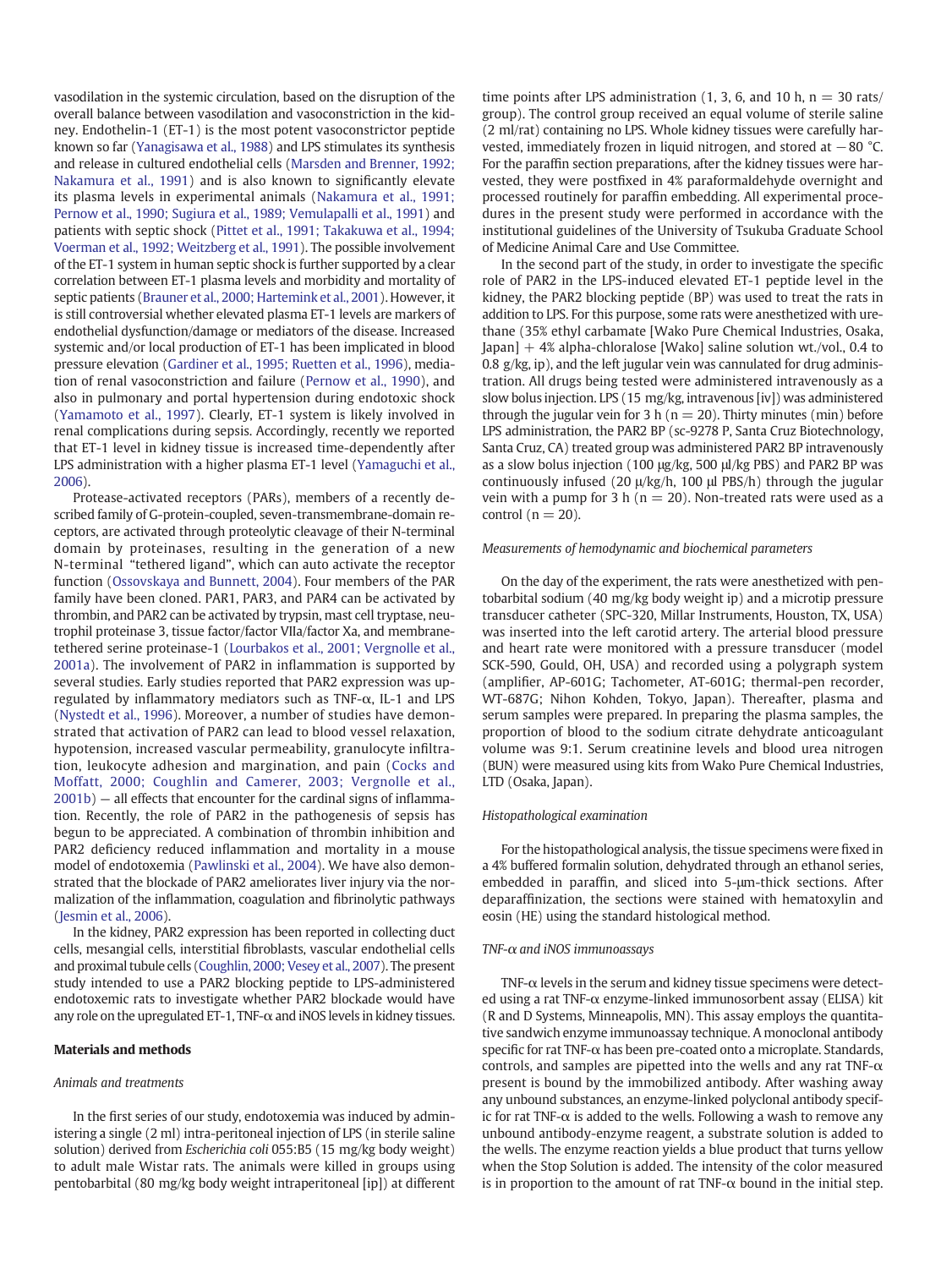The sample values are then read off the standard curve. For iNOS, we used a Human iNOS Immunoassay kit (R and D Systems, Minneapolis, MN).

# Enzyme immunoassay for plasma and renal ET-1 levels

Concentration of ET-1 in plasma and renal tissue extracts was determined using an ET-1 Enzyme Immuno Assay Kit (Immuno-Biological Laboratories, Fujioka, Japan). This kit is a solid phase sandwich ELISA using 2 kinds of high specific antibodies. Tetraethyl Benzidine (TMB) is used as a coloring agent (Chromogen), the strength of which is in proportion to the quantities of ET-1. In plasma and kidney tissue extracts, an equal volume of 0.1% trifluoroacetic acid (TFA) in water was added. Then, the sample was centrifuged at 3000  $\times$ g for 15 min at 4 °C to clarify and the supernatant was saved. After a 200 mg C 18 Sep-Pak column (Waters Inc. Part No. 235D1) was washed with  $4 \times 1$  ml of 60% acetonitrile in 0.1% TFA followed by  $4 \times 5$  ml of 0.1% TFA in water, the supernatant was applied to the column and washed with  $4 \times 5$  ml of 0.1% TFA in water. The sample was eluted slowly by applying  $3 \times 1$  ml of 60% acetonitrile in 0.1% TFA in water and the eluant was collected in a plastic tube. The eluant was then evaporated to dryness using a centrifugal concentrator under vacuum. The sample was reconstituted with assay buffer and measured immediately according to the manufacturer's instructions.

# Statistical analysis

Results are expressed as mean  $\pm$  S.E., and the sample number equals the number of animals in each group. Means were compared by one factor analysis of variance, followed by the Scheffé's test for multiple comparisons. Differences were considered significant at  $p < 0.05$ .

# Results

# Effects of LPS on hemodynamic and biochemical parameters (Table 1)

Both the systolic and diastolic blood pressures significantly decreased at different time points after LPS administration compared to control rats (Table 1). Levels of serum iNOS (a crucial inflammatory mediator) increased significantly after LPS administration, peaking at 1 h (more than 3-fold increase compared to control group) and maintained at significantly higher levels during all the time points following LPS administration (Table 1). The serum levels of TNF- $\alpha$  (another potential inflammatory cytokine), as determined by ELISA, were elevated after administration of LPS (Table 1), reaching their peak levels at 1 h (1200-fold from control), but decreasing thereafter. Thus, from the present study, it is obvious that serum levels of potential inflammatory mediators were much more elevated at circulatory level during the early hours of endotoxemic induction. Furthermore, immunoreactive ET-1 levels in plasma were significantly higher following LPS administration for all time points, reaching peak levels at 3 h after LPS

|--|--|

Effects of LPS on hemodynamic and biochemical parameters.

administration. Further, serum creatinine levels increased during all the time points after LPS administration. In contrast, levels of the serum BUN began to increase significantly only 3 h after LPS administration. Both levels of serum creatinine and BUN (important parameters of kidney function) exhibited a time-dependent-like increasing trends after LPS administration.

# Histopathology after LPS administration

Evaluation of renal histology of H&E-stained tissue sections showed no evidence of intra-glomerular thrombosis and/or disseminated intravascular coagulation in any of the treated animals [\(Fig. 1](#page-4-0)). Besides, these sections showed only minimal tubular degenerative changes; that is, focal tubular dilatation with mild swelling or thinning of the epithelial cells at 3 h after LPS administration ([Fig. 1\)](#page-4-0). These findings are consistent with a septic kidney.

#### Effects of PAR2 blocking on serum creatinine and BUN levels

The elevated serum levels of both creatinine ( $1.42 \pm 0.11$  mg/dl) and BUN (34.70  $\pm$  2.80 mg/dl) in LPS-treated rats at 3 h were almost unchanged (creatinine,  $1.37 \pm 0.13$  mg/dl; BUN,  $37.50 \pm 3.20$  mg/dl) after the administration of PAR2 BP to the LPS-treated rats [\(Fig. 2](#page-4-0)A and B), respectively. These results suggest that PAR2 BP failed to reverse the important parameters of kidney function in LPS-induced endotoxemic rats.

# Effects of blocking PAR2 on serum and renal levels of TNF- $\alpha$

The elevated levels of serum TNF- $\alpha$  (710.00  $\pm$  55.00 pg/ml) in LPSadministered rats were significantly normalized at 3 h of endotoxemia after blocking PAR2 (290.00  $\pm$  38.00 pg/ml) ([Fig. 2](#page-4-0)C). At 1 h, the amount of TNF- $\alpha$  in renal tissue, as determined by ELISA ([Fig. 3A](#page-5-0)), was significantly elevated compared to control group in the LPStreated animals (about 17-fold increase) and thereafter declined. Thus, levels of renal TNF- $\alpha$  increased significantly in the early hours following LPS administration ([Fig. 3](#page-5-0)A) and were remarkably normalized (more than 50% reversal) by PAR2 blockade for 3 h ([Fig. 3](#page-5-0)B).

# Effects of PAR2 blocking on renal levels of iNOS

iNOS protein expression was induced during all the time-points after LPS administration compared to control rats in renal tissues, as determined by ELISA ([Fig. 3C](#page-5-0)), peaking at 3 h after LPS injection. A 60% increase in renal iNOS protein expression was noted at 3 h after LPS administration [\(Fig. 3](#page-5-0)C) compared to control tissues. Treatment with PAR2 BP for 3 h greatly normalized the elevated levels of iNOS in renal tissues of LPS-administered rats {Control (0.97  $\pm$  0.11 U/mg): LPS (1.65  $\pm$ 0.17 U/mg): LPS + PAR2 BP (1.27  $\pm$  0.12 U/mg)}, respectively.

|                              | LPS           |                              |                            |                            |                    |  |
|------------------------------|---------------|------------------------------|----------------------------|----------------------------|--------------------|--|
|                              | Control       | h                            | 3 h                        | 6 h                        | 10 h               |  |
| Systolic BP (mm Hg)          | $132 + 5$     | $121 + 4^{\degree}$          | $111 + 5$ <sup>**</sup>    | $102 + 5$ <sup>**</sup>    | $114 + 7^{**}$     |  |
| Diastolic BP (mm Hg)         | $87 + 4$      | $75 + 3^{\circ}$             | $73 + 4^{\circ}$           | $72 + 5^{\circ}$           | $76 + 4^{\degree}$ |  |
| iNOS (serum, U/ml)           | $7.8 + 1.0$   | $25.1 \pm 3.6$ <sup>**</sup> | $17.3 + 3.1^*$             | $11.4 \pm 2.1***$          | $11.5 + 0.5$ **    |  |
| ET-1 (plasma, $pg/ml$ )      | $0.8 + 0.4$   | $8.2 + 2.0^{**}$             | $23.4 + 9.9$ **            | $9.4 + 6.0^*$              | $4.8 + 1.9^*$      |  |
| TNF- $\alpha$ (serum, pg/ml) | $23 + 2$      | $2340 + 340^{**}$            | $512 + 32^*$               | $125 + 11^{\circ}$         | $81 + 7^*$         |  |
| BUN (serum, mg/dl)           | $20.2 + 1.6$  | $22.1 \pm 1.3$               | $36.7 + 3.3^{*}$           | $46.4 + 7.2^*$             | $72.5 + 9.3^*$     |  |
| Creatinine (serum, mg/dl)    | $0.8 \pm 0.1$ | $1.3 \pm 0.1^{\circ}$        | $1.4 \pm 0.1$ <sup>*</sup> | $1.6 \pm 0.1$ <sup>*</sup> | $1.5 \pm 0.1^*$    |  |

LPS, lipopolysaccharide; BP, blood pressure; iNOS, inducible nitric oxide synthase; TNF-α, tumor necrosis factor-α; BUN, blood urea nitrogen; ET-1, endothelin-1.

 $*$  p < 0.05 vs control.  $p < 0.01$  vs control.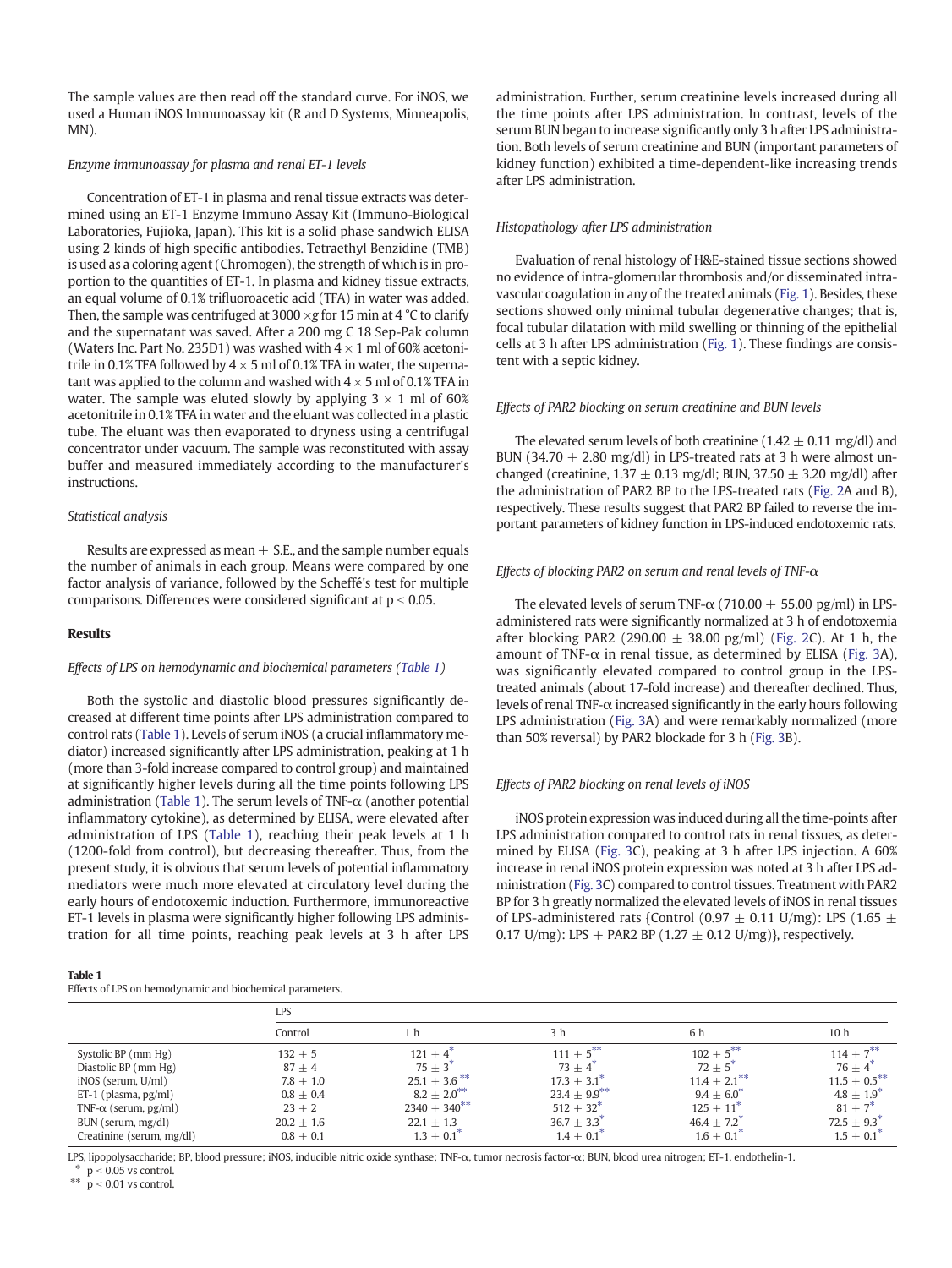<span id="page-4-0"></span>

Fig. 1. Morphological findings by hematoxylin and eosin staining in the kidney tissues in control rats (A) and 3 h after lipopolysaccharide (LPS) administration (B). Magnification, 100 $\times$ .

#### Effects of blocking PAR2 on levels of plasma and renal tissue ET-1

A time-dependent increase in levels of renal ET-1 peptide was noted in LPS-administered compared to the control group ([Fig. 4A](#page-5-0)). Further, after the 3 h time point, ET-1 levels were significantly higher in LPS administered rats compared to the corresponding control group. Ten hours (10 h) after LPS administration, a 4.5-fold increase in ET-1 level was observed ([Fig. 4A](#page-5-0)) in LPS administered renal tissues compared to the control group. Treatment with PAR2 BP for 3 h significantly normalized the upregulated ET-1 level in renal tissues of LPS-administered rats  ${Con (0.90 \pm 0.10 \text{ pg/mg})}: LPS (3.50 \pm 0.30 \text{ pg/mg}): LPS + PAR2 BP$  $(1.80 \pm 0.20 \text{ pg/mg})$ , respectively.

# Discussion

The present study demonstrates that the levels of ET-1 peptide increased in kidney tissues after LPS administration time-dependently with a rise in plasma ET-1 concentration compared to control rats. These increases in renal and plasma ET-1 levels were associated with a rise in TNF-α and iNOS. Both the systolic and diastolic blood pressures significantly decreased in LPS-administered rats. The present study is the first time to demonstrate that blockade of PAR2 could reduce elevation of renal ET-1 as well as TNF- $\alpha$  and iNOS in LPS-induced endotoxemic rats without affecting the circulatory levels of renal function parameters, such as creatinine and BUN.

We show here significant increases in levels of serum creatinine and BUN after LPS administration, indicating impairment of kidney function in the endotoxemic models used in the present study. Regarding the histological injury in the renal tissues, minimal injury was seen at 3 h after LPS administration, consistent with our previous study ([Yamaguchi et al.,](#page-7-0) [2006](#page-7-0)). Further, we also show here, using Wistar rats, that blood pressure continued to decrease even at 10 h after LPS administration, although the extent of decrease was not abrupt and remarkable. It is possible that it may be the reason why there were no remarkable histological changes in renal tissues after LPS administration. Thus, collectively, the endotoxemic models used in the present study had impairment of renal function parameters, minimal morphological injury in kidney as well as decrease of systemic blood pressure.

The models used in the present study showed increase in levels of inflammatory cytokines such as TNF- $\alpha$  and iNOS. Further, consistent with our previous studies [\(Jesmin et al., 2004, 2006, 2007](#page-6-0)) and earlier reports from other labs [\(Cohen, 2002; Norman et al., 1995; Putensen](#page-6-0) [and Wrigge, 2000](#page-6-0)), increase in levels of plasma TNF-α was noted in the earlier hours of endotoxemia. The pathogenic role of TNF- $\alpha$  in endotoxemic renal failure has been suggested. For example, an intravenous infusion of TNF-α in rabbits or perfusion of isolated rat kidney with TNF- $\alpha$  led to a decrease in glomerular filtration rate (GFR) [\(Bertani](#page-6-0) [et al., 1989; Van der Veen et al., 1999\)](#page-6-0). In rabbits, an intravenous infusion of TNF- $\alpha$  induced glomerular fibrin deposition and renal failure [\(Bertani et al., 1989\)](#page-6-0). In the present study, we found elevated levels of TNF- $\alpha$  after LPS administration in kidney tissues, meaning that the elevated levels of TNF- $\alpha$  would possibly be involved in the pathogenesis of LPS-induced renal dysfunction. Similarly, consistent to our previous study [\(Yamaguchi et al., 2006](#page-7-0)), we also show here elevated levels of circulatory and renal iNOS after LPS administration. Various inflammatory stimuli, such as LPS and proinflammatory cytokines, stimulate the endogenous NO production by activation of iNOS [\(Feihl et al., 2001](#page-6-0)). A local induction of iNOS, which is constitutively expressed in the kidney, in particular in the medulla and proximal tubules, may be the cause of peroxynitrite-related tubular injury as a result of local formation of reactive oxygen and nitrogen species during systemic inflammation [\(Ortiz and Garvin, 2003\)](#page-6-0).

Consistent with our previous study [\(Yamaguchi et al., 2006](#page-7-0)) in the current investigation also we found a time-dependent increase in ET-1



Fig. 2. Effects of PAR2 BP on serum (A) creatinine, (B) BUN and (C) TNF- $\alpha$  levels from the control and LPS-treated rats. Values are mean  $\pm$  S.E. (n = 22). \*p < 0.01 vs control, #p < 0.01 vs LPS 3 h.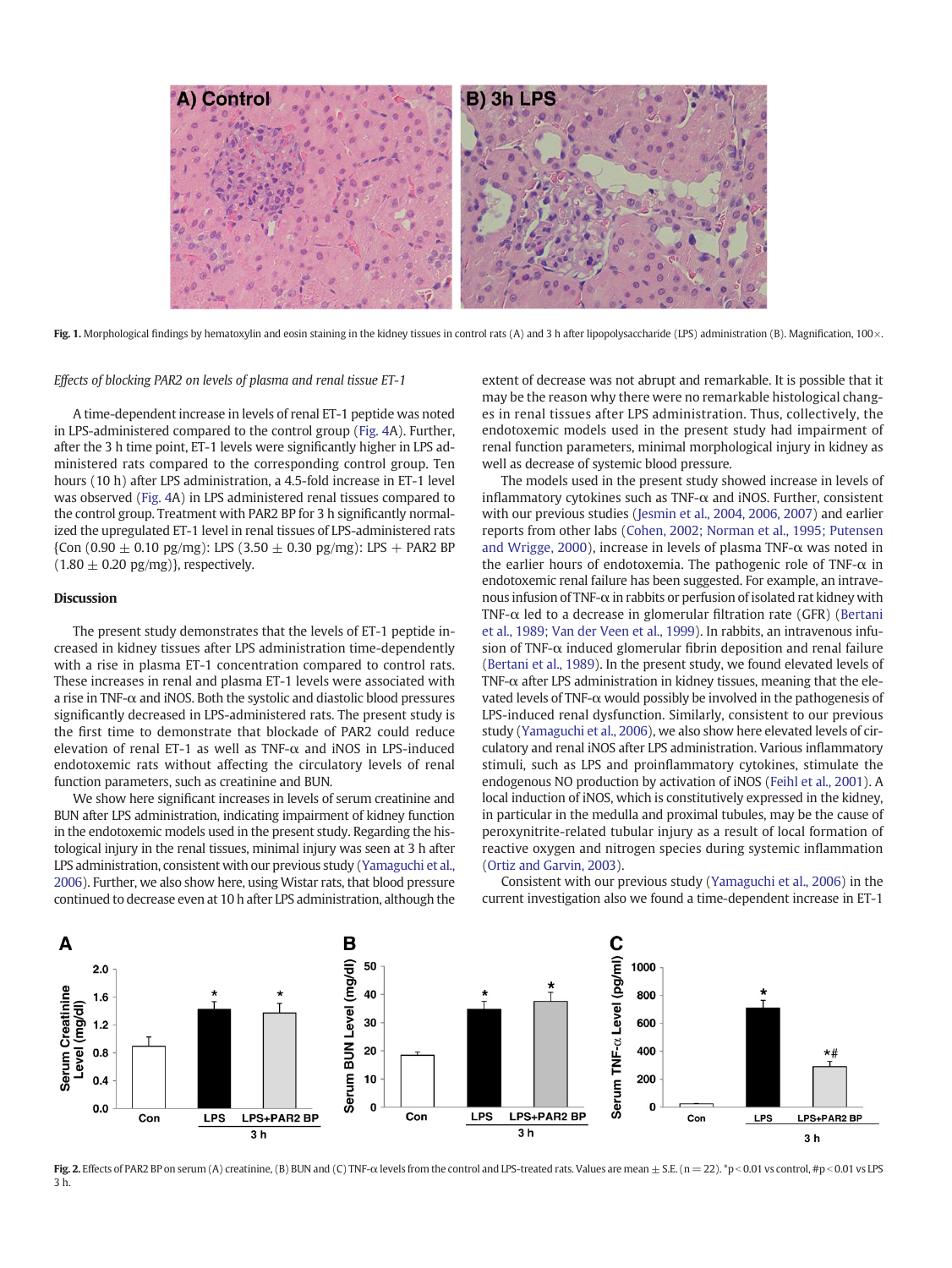<span id="page-5-0"></span>

Fig. 3. (A, C) Renal levels of TNF- $\alpha$  and iNOS from the control and LPS-treated rats. TNF- $\alpha$  and iNOS were measured by ELISA. Values are mean  $\pm$  S.E. (n = 22). \*p < 0.01 with respect to the control. (B, D) Effects of PAR2 BP on renal TNF- $\alpha$  and iNOS levels at 3 h after LPS administration. Values are mean  $\pm$  S.E. (n = 22). \*p < 0.01 vs control, #p < 0.01 vs LPS 3 h.

peptide level after LPS administration in renal tissues. In fact, the role of ET-1 in renal complications in sepsis is recently being investigated. ET-1 receptor blockade is useful in preventing albumin escape during endotoxin shock in conscious, chronically catheterized rats [\(Filep et al.,](#page-6-0) [1995\)](#page-6-0). Moreover, others have shown that ET-1 receptor antagonist prevented LPS-induced metabolic acidosis and hypoxemia, and improved LPS-induced decreases in urine volume, renal blood flow, creatinine clearance, and urine osmolality ([Mitaka et al., 1999](#page-6-0)). The fact that LPS induces expression of both renal ET type A ( $ET_A$ ) and ET type B ( $ET_B$ ) receptors, as shown in our previous study [\(Yamaguchi et al., 2006\)](#page-7-0) indicates that dual ET-1 antagonism could prove useful in preventing renal dysfunction in septic model. Although the precise mechanisms underlying the expression pattern of these molecules are presently unclear, based on the findings of the present and previous studies, we speculate that increased levels of ET-1 are triggered by compensatory mechanisms aimed at counteracting the undesirable effects generated by abnormally high levels of NO/iNOS. In fact, the early renal dysfunction of endotoxemia results from renal hypoperfusion caused mainly by an imbalance in renal vasoconstrictors and vasodilators ([Knotek et al.,](#page-6-0) [2001](#page-6-0)).

The most crucial findings of the present study are the demonstration of effects of PAR2 BP on various circulatory parameters from inflammatory cytokines to renal functions. Although PAR2 BP significantly altered levels of plasma TNF-α, PAR2 BP had no observable effects on serum creatinine and BUN levels. In IgA nephropathy, a positive association between PAR2 positive cells in kidney and serum creatinine level has been previously reported [\(Liu et al., 2010\)](#page-6-0). This is in contrast with the current findings where PAR2 BP was found to be ineffective to reverse the upregulated levels of important kidney function parameters, such as creatinine and BUN in endotoxemic rat. It is important to state here that the morphological injury at 3 h endotoxemic rat was minimal and we assume that PAR2 BP has the potential in normalizing the alteration of inflammatory cytokine such as TNF-α without altering the renal morphology as well as circulatory parameters of renal function. This conclusion is consistent with the fact that the regulatory effects of PAR2 on TNF-α expression have been documented in many studies. For instance, PAR2 directly regulates TNF-α expression in coronary microcirculation in type 2 diabetes ([Park et al., 2011](#page-6-0)). [Kim et al. \(2002\)](#page-6-0) reported that PAR2 agonist induces TNF-α secretion through the activation of extracellular signal-regulated kinase (ERK) and p38 mitogen-activated



Fig. 4. (A) Renal level of ET-1 from the control and LPS-treated rats. ET-1 was measured by ELISA. Values are mean  $\pm$  S.E. (n = 20). \*p < 0.01 with respect to the control. (B) Effects of PAR2 BP on renal ET-1 level at 3 h after LPS administration. Values are mean  $\pm$  S.E. (n = 22). \*p < 0.01 vs control, #p < 0.01 vs LPS 3 h.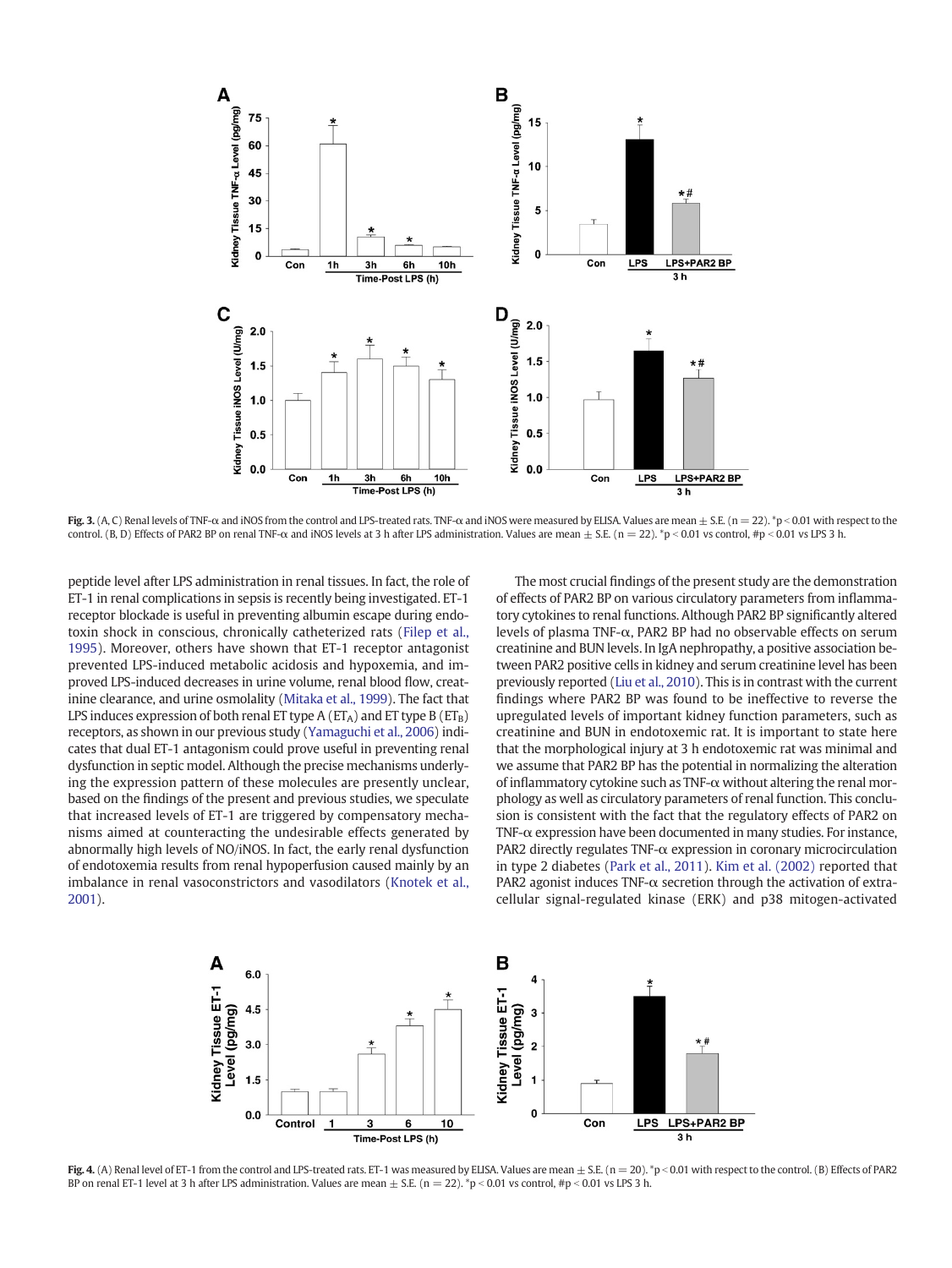<span id="page-6-0"></span>protein kinases (MAP kinase) in atrocytoma cells (Kim et al., 2002; Kleinbongard et al., 2010). Future studies should focus on the effects of PAR2 BP on above signal transduction in the current experimental setting.

PAR2 may contribute to LPS-mediated organ dysfunction not only through the inflammatory cytokine, but also through vasoconstrictive peptides like ET-1. In the present study, we found that blockade of PAR2 significantly suppressed the renal ET-1 level. This suppression of ET-1 by PAR2 blockade may involve TNF and NO pathways. Studies have demonstrated that TNF- $\alpha$  can induce ET-1 expression. TNF- $\alpha$ increases the transcription of ET-1 gene (Miyauchi and Masaki, 1999). NF-kappa B functions as one of main regulatory factors in TNF-αinduced ET-1 gene transcription. In cultured endothelial cells, TNF- $\alpha$ exposure resulted in an increased secretion of ET-1 (Corder et al., 1995) which was accompanied by a corresponding increase in prepro-ET-1 mRNA transcript levels (Marsden and Brenner, 1992). We speculate that, ET-1 might be an important mediator of TNF- $\alpha$ -induced renal dysfunction after LPS administration although the detailed mechanistic insights remain to be explored. And PAR2 may one of the key molecules regulating TNF- $\alpha$  production in sepsis. Accordingly, in the present study we found that blockade of PAR2 lowers both the plasma and renal TNF- $\alpha$  levels. More recently, we showed that blockade of PAR2 significantly improves LPS-induced acute liver injury through the suppression of TNF- $\alpha$  and coagulation system (Jesmin et al., 2006). Another possible mechanism of the suppression of ET-1 level in renal tissue by PAR2 blockade may involve NO/iNOS pathway. Systemic administration of PAR2 agonist in vivo in rats and mice causes hypotension (Cicala et al., 2001; Emilsson et al., 1997). Interestingly, also in humans in vivo PAR2 agonist causes vasodilatation that is dependent on NO release and prostanoids [\(Robin et al., 2003](#page-7-0)). Thus, we speculate that PAR2 may regulate ET-1 through modulating NO/iNOS pathway in sepsis. In our future studies we intend to investigate in more depth the mechanisms underlying the reversal effects of PAR2 BP on the elevated levels of renal ET-1 in endotoxemia.

# Conclusion

The present study demonstrates that ET-1, TNF-α and iNOS expressions are increased at various time points in renal tissues after LPS administration in rats and reports for the first time that blockade of PAR2 significantly normalizes the elevated renal expressions of TNF- $\alpha$ , iNOS and ET-1.

#### Conflict of interest statement

The authors declare that there are no conflicts of interest.

#### Acknowledgments

This work was supported in part by a Grant-in-Aid for Scientific Research B and C from the Ministry of Education, Culture, Sports, Science and Technology of Japan (23406037, 23406016, 23406029, 24406026, 25462812 and 25305034) and Japan Society for the Promotion of Science.

#### References

- Bertani T, Abbate M, Zoja C, Corna D, Perico N, Ghezzi P, et al. [Tumor necrosis factor](http://refhub.elsevier.com/S0024-3205(14)00337-3/rf0005) [induces glomerular damage in the rabbit. Am J Pathol 1989;134:419](http://refhub.elsevier.com/S0024-3205(14)00337-3/rf0005)–30.
- Brauner JS, Rohde LE, Clausell N. [Circulating endothelin-1 and tumor necrosis factor](http://refhub.elsevier.com/S0024-3205(14)00337-3/rf0010) [alpha: early predictors of mortality in patients with septic shock. Intensive Care](http://refhub.elsevier.com/S0024-3205(14)00337-3/rf0010) [Med 2000;26:305](http://refhub.elsevier.com/S0024-3205(14)00337-3/rf0010)–13.
- Cicala C, Morello S, Santagada V, Caliendo G, Sorrentino L, Cirino G. [Pharmacological](http://refhub.elsevier.com/S0024-3205(14)00337-3/rf0015) [dissection of vascular effects caused by activation of protease-activated receptors 1](http://refhub.elsevier.com/S0024-3205(14)00337-3/rf0015) [and 2 in anesthetized rats. FASEB J 2001;15:1433](http://refhub.elsevier.com/S0024-3205(14)00337-3/rf0015)–5.
- Cocks TM, Moffatt JD. [Protease-activated receptors: sentries for in](http://refhub.elsevier.com/S0024-3205(14)00337-3/rf0020)flammation? Trends [Pharmacol Sci 2000;21:103](http://refhub.elsevier.com/S0024-3205(14)00337-3/rf0020)–8.
- Cohen J. [The immunopathogenesis of sepsis. Nature 2002;420:885](http://refhub.elsevier.com/S0024-3205(14)00337-3/rf0025)–91.
- Corder R, Carrier M, Khan N, Klemm P, Vane JR. [Cytokine regulation of endothelin-1](http://refhub.elsevier.com/S0024-3205(14)00337-3/rf0030) [release from bovine aortic endothelial cells. J Cardiovasc Pharmacol 1995;](http://refhub.elsevier.com/S0024-3205(14)00337-3/rf0030) [26\(Suppl. 3\):S56](http://refhub.elsevier.com/S0024-3205(14)00337-3/rf0030)–8.
- Coughlin SR. [Thrombin signalling and protease-activated receptors. Nature 2000;407:](http://refhub.elsevier.com/S0024-3205(14)00337-3/rf0040) [258](http://refhub.elsevier.com/S0024-3205(14)00337-3/rf0040)–64.
- Coughlin SR, Camerer E. PARticipation in infl[ammation. J Clin Invest 2003;111:25](http://refhub.elsevier.com/S0024-3205(14)00337-3/rf0035)–7.
- Emilsson K, Wahlestedt C, Sun MK, Nystedt S, Owman C, Sundelin J. [Vascular](http://refhub.elsevier.com/S0024-3205(14)00337-3/rf0255) [effectsof proteinase-activated receptor 2 agonist peptide. J Vasc Res 1997;34:](http://refhub.elsevier.com/S0024-3205(14)00337-3/rf0255) [267](http://refhub.elsevier.com/S0024-3205(14)00337-3/rf0255)–72.
- Feihl F, Waeber B, Liaudet L. [Is nitric oxide overproduction the target of choice for the](http://refhub.elsevier.com/S0024-3205(14)00337-3/rf0260) [management of septic shock? Pharmacol Ther 2001;91:179](http://refhub.elsevier.com/S0024-3205(14)00337-3/rf0260)–213.
- Filep JG, Bodolay E, Sipka S, Gyimesi E, Csipö I, Szegedi G. [Plasma endothelin correlates](http://refhub.elsevier.com/S0024-3205(14)00337-3/rf0050) [with antiendothelial antibodies in patients with mixed connective tissue disease.](http://refhub.elsevier.com/S0024-3205(14)00337-3/rf0050) [Circulation 1995;92:2969](http://refhub.elsevier.com/S0024-3205(14)00337-3/rf0050)–74.
- Gardiner SM, Kemp PA, March JE, Bennett T. [Enhancement of the hypotensive and vaso](http://refhub.elsevier.com/S0024-3205(14)00337-3/rf0055)[dilator effects of endotoxaemia in conscious rats by the endothelin antagonist, SB](http://refhub.elsevier.com/S0024-3205(14)00337-3/rf0055) [209670. Br J Pharmacol 1995;116:1718](http://refhub.elsevier.com/S0024-3205(14)00337-3/rf0055)–9.
- Hartemink KJ, Groeneveld AB, de Groot MC, Strack van Schijndel RJ, van Kamp G, Thijs LG. [Alpha-atrial natriuretic peptide, cyclic guanosine monophosphate, and endothelin in](http://refhub.elsevier.com/S0024-3205(14)00337-3/rf0265) [plasma as markers of myocardial depression in human septic shock. Crit Care Med](http://refhub.elsevier.com/S0024-3205(14)00337-3/rf0265) [2001;29:80](http://refhub.elsevier.com/S0024-3205(14)00337-3/rf0265)–7.
- Jesmin S, Gando S, Matsuda N, Sakuma I, Kobayashi S, Sakuraya F, et al. [Temporal changes](http://refhub.elsevier.com/S0024-3205(14)00337-3/rf0065) [in pulmonary expression of key procoagulant molecules in rabbits with endotoxin](http://refhub.elsevier.com/S0024-3205(14)00337-3/rf0065)[induced acute lung injury: elevated expression levels of protease-activated receptors.](http://refhub.elsevier.com/S0024-3205(14)00337-3/rf0065) [Thromb Haemost 2004;92:966](http://refhub.elsevier.com/S0024-3205(14)00337-3/rf0065)–79.
- Jesmin S, Gando S, Zaedi S, Sakuraya F. [Chronological expression of PAR isoforms in acute](http://refhub.elsevier.com/S0024-3205(14)00337-3/rf0070) [liver injury and its amelioration by PAR2 blockade in a rat model of sepsis. Thromb](http://refhub.elsevier.com/S0024-3205(14)00337-3/rf0070) [Haemost 2006;96:830](http://refhub.elsevier.com/S0024-3205(14)00337-3/rf0070)–8.
- Jesmin S, Gando S, Zaedi S, Sakuraya F. [Differential expression, time course and distribu](http://refhub.elsevier.com/S0024-3205(14)00337-3/rf0075)[tion of four PARs in rats with endotoxin-induced acute lung injury. In](http://refhub.elsevier.com/S0024-3205(14)00337-3/rf0075)flammation [2007;30:14](http://refhub.elsevier.com/S0024-3205(14)00337-3/rf0075)–27.
- Kim M-S, Jo H, Um J-Y, Yi J-M, Kim D-K, Choi S-C, et al. [Agonists of proteinase-activated](http://refhub.elsevier.com/S0024-3205(14)00337-3/rf0080) [receptor 2 induce TNF-alpha secretion from astrocytoma cells. Cell Biochem Funct](http://refhub.elsevier.com/S0024-3205(14)00337-3/rf0080) [2002;20:339](http://refhub.elsevier.com/S0024-3205(14)00337-3/rf0080)–45.
- Kleinbongard P, Heusch G, Schulz R. TNFα [in atherosclerosis, myocardial ischemia/](http://refhub.elsevier.com/S0024-3205(14)00337-3/rf0085) [reperfusion and heart failure. Pharmacol Ther 2010;127:295](http://refhub.elsevier.com/S0024-3205(14)00337-3/rf0085)–314.
- Knotek M, Rogachev B, Wang W, Ecder T, Melnikov V, Gengaro PE, et al. [Endotoxemic](http://refhub.elsevier.com/S0024-3205(14)00337-3/rf0090) [renal failure in mice: role of tumor necrosis factor independent of inducible nitric](http://refhub.elsevier.com/S0024-3205(14)00337-3/rf0090) [oxide synthase. Kidney Int 2001;59:2243](http://refhub.elsevier.com/S0024-3205(14)00337-3/rf0090)–9.
- Liu H, Liu F, Peng Y, Liu Y, Li L, Tu X, et al. [Role of mast cells, stem cell factor and protease](http://refhub.elsevier.com/S0024-3205(14)00337-3/rf0095)[activated receptor-2 in tubulointerstitial lesions in IgA nephropathy. In](http://refhub.elsevier.com/S0024-3205(14)00337-3/rf0095)flamm Res [2010;59\(7\):551](http://refhub.elsevier.com/S0024-3205(14)00337-3/rf0095)–9.
- Lourbakos A, Potempa J, Travis J, D'Andrea MR, Andrade-Gordon P, Santulli R, et al. Arginine-specific protease from Porphyromonas gingivalis [activates protease-activated](http://refhub.elsevier.com/S0024-3205(14)00337-3/rf0100) [receptors on human oral epithelial cells and induces interleukin-6 secretion. Infect](http://refhub.elsevier.com/S0024-3205(14)00337-3/rf0100) [Immun 2001;69:5121](http://refhub.elsevier.com/S0024-3205(14)00337-3/rf0100)–30.
- Marsden PA, Brenner BM. [Transcriptional regulation of the endothelin-1 gene by](http://refhub.elsevier.com/S0024-3205(14)00337-3/rf0105) [TNF-alpha. Am J Physiol 1992;262:C854](http://refhub.elsevier.com/S0024-3205(14)00337-3/rf0105)–61.
- Mayeux PR. [Pathobiology of lipopolysaccharide. J Toxicol Environ Health 1997;51:](http://refhub.elsevier.com/S0024-3205(14)00337-3/rf0270) [415](http://refhub.elsevier.com/S0024-3205(14)00337-3/rf0270)–35.
- Millar CG, Thiemermann C. [Intrarenal haemodynamics and renal dysfunction in](http://refhub.elsevier.com/S0024-3205(14)00337-3/rf0110) [endotoxaemia: effects of nitric oxide synthase inhibition. Br J Pharmacol 1997;121:](http://refhub.elsevier.com/S0024-3205(14)00337-3/rf0110) [1824](http://refhub.elsevier.com/S0024-3205(14)00337-3/rf0110)–30.
- Mitaka C, Hirata Y, Yokoyama K, Nagura T, Tsunoda Y, Amaha K. [Improvement of renal](http://refhub.elsevier.com/S0024-3205(14)00337-3/rf0115) [dysfunction in dogs with endotoxemia by a nonselective endothelin receptor antag](http://refhub.elsevier.com/S0024-3205(14)00337-3/rf0115)[onist. Crit Care Med 1999;27:146](http://refhub.elsevier.com/S0024-3205(14)00337-3/rf0115)–53.
- Miyauchi T, Masaki T. [Pathophysiology of endothelin in the cardiovascular system. Annu](http://refhub.elsevier.com/S0024-3205(14)00337-3/rf0120) [Rev Physiol 1999;61:391](http://refhub.elsevier.com/S0024-3205(14)00337-3/rf0120)–415.
- Nakamura T, Kasai K, Sekiguchi Y, Banba N, Takahashi K, Emoto T, et al. [Elevation of plas](http://refhub.elsevier.com/S0024-3205(14)00337-3/rf0125)[ma endothelin concentrations during endotoxin shock in dogs. Eur J Pharmacol 1991;](http://refhub.elsevier.com/S0024-3205(14)00337-3/rf0125) [205:277](http://refhub.elsevier.com/S0024-3205(14)00337-3/rf0125)–82.
- Norman JG, Fink GW, Franz MG. [Acute pancreatitis induces intrapancreatic tumor](http://refhub.elsevier.com/S0024-3205(14)00337-3/rf0130) [necrosis factor gene expression. Arch Surg 1995;130:966](http://refhub.elsevier.com/S0024-3205(14)00337-3/rf0130)–70.
- Nystedt S, Ramakrishnan V, Sundelin J. [The proteinase-activated receptor 2 is induced by](http://refhub.elsevier.com/S0024-3205(14)00337-3/rf0135) infl[ammatory mediators in human endothelial cells. Comparison with the thrombin](http://refhub.elsevier.com/S0024-3205(14)00337-3/rf0135) [receptor. J Biol Chem 1996;271:14910](http://refhub.elsevier.com/S0024-3205(14)00337-3/rf0135)–5.
- Ortiz PA, Garvin JL. [Cardiovascular and renal control in NOS-de](http://refhub.elsevier.com/S0024-3205(14)00337-3/rf0140)ficient mouse models. Am J [Physiol Regul Integr Comp Physiol 2003;284:R628](http://refhub.elsevier.com/S0024-3205(14)00337-3/rf0140)–38.
- Ossovskaya VS, Bunnett NW. [Protease-activated receptors: contribution to physiology](http://refhub.elsevier.com/S0024-3205(14)00337-3/rf0145) [and disease. Physiol Rev 2004;84:579](http://refhub.elsevier.com/S0024-3205(14)00337-3/rf0145)–621.
- Park Y, Yang J, Zhang H, Chen X, Zhang C. [Effect of PAR2 in regulating TNF-](http://refhub.elsevier.com/S0024-3205(14)00337-3/rf0150)α and NAD(P)H [oxidase in coronary arterioles in type 2 diabetic mice. Basic Res Cardiol 2011;106\(1\):](http://refhub.elsevier.com/S0024-3205(14)00337-3/rf0150) [111](http://refhub.elsevier.com/S0024-3205(14)00337-3/rf0150)–23.
- Pawlinski R, Pedersen B, Schabbauer G, Tencati M, Holscher T, Boisvert W, et al. [Role of](http://refhub.elsevier.com/S0024-3205(14)00337-3/rf0155) [tissue factor and protease-activated receptors in a mouse model of endotoxemia.](http://refhub.elsevier.com/S0024-3205(14)00337-3/rf0155) [Blood 2004;103:1342](http://refhub.elsevier.com/S0024-3205(14)00337-3/rf0155)–7.
- Pernow J, Hemsén A, Hallén A, Lundberg JM. [Release of endothelin-like immunoreactivity](http://refhub.elsevier.com/S0024-3205(14)00337-3/rf0160) [in relation to neuropeptide Y and catecholamines during endotoxin shock and](http://refhub.elsevier.com/S0024-3205(14)00337-3/rf0160) [asphyxia in the pig. Acta Physiol Scand 1990;140:311](http://refhub.elsevier.com/S0024-3205(14)00337-3/rf0160)–22.
- Pittet JF, Morel DR, Hemsen A, Gunning K, Lacroix JS, Suter PM, et al. [Elevated plasma](http://refhub.elsevier.com/S0024-3205(14)00337-3/rf0165) [endothelin-1 concentrations are associated with the severity of illness in patients](http://refhub.elsevier.com/S0024-3205(14)00337-3/rf0165) [with sepsis. Ann Surg 1991;213:261](http://refhub.elsevier.com/S0024-3205(14)00337-3/rf0165)–4.
- Putensen C, Wrigge H. [Ventilator-associated systemic in](http://refhub.elsevier.com/S0024-3205(14)00337-3/rf0170)flammation in acute lung injury. [Intensive Care Med 2000;26:1411](http://refhub.elsevier.com/S0024-3205(14)00337-3/rf0170)–3.
- Rackow EC, Astiz ME. [Pathophysiology and treatment of septic shock. JAMA 1991;266:](http://refhub.elsevier.com/S0024-3205(14)00337-3/rf0175) [548](http://refhub.elsevier.com/S0024-3205(14)00337-3/rf0175)–54.